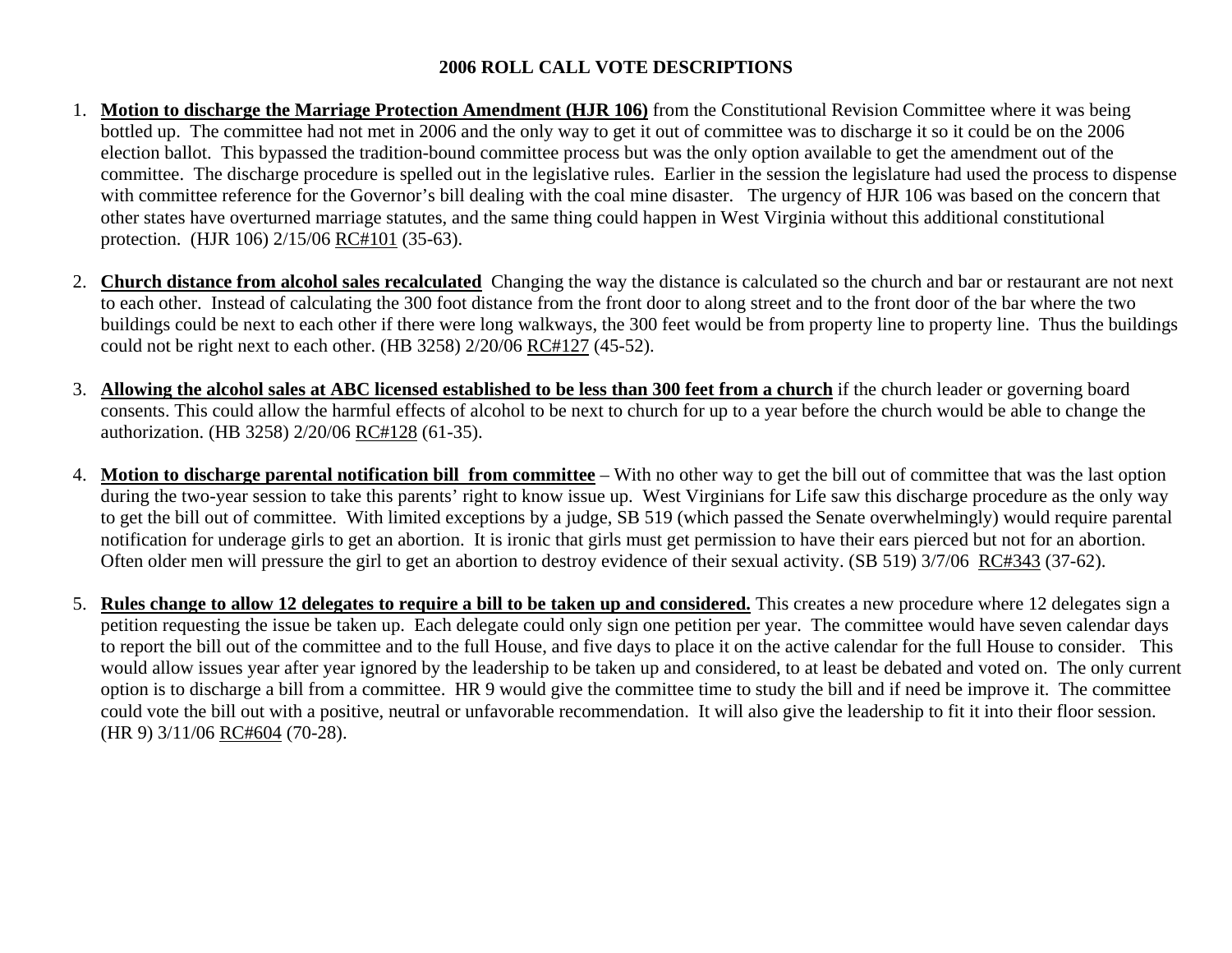## **2006 House of Delegates Family Value Voting Records**

Symbol Legend: + = FOR Family Values, - = OPPOSED to Family Values

| <b>Delegate</b>            | Dist.          | Party                 | County         | $\mathbf{1}$             | 2      | 3                        | 4              | 5                        | <b>Total</b> | $\frac{0}{0}$    | Cum.<br><b>Total</b><br>2001-2006 | Cum. %<br><b>Total</b><br>2001-2006 |
|----------------------------|----------------|-----------------------|----------------|--------------------------|--------|--------------------------|----------------|--------------------------|--------------|------------------|-----------------------------------|-------------------------------------|
| <b>Jon Amores</b>          | 30             | D                     | Kanawha        |                          |        |                          |                | $\overline{\phantom{a}}$ | 0/5          | $\mathbf{0}$     | 7/51                              | 14                                  |
| E. W. "Bill" Anderson, Jr. | 8              | $\mathbf R$           | Wood           | $^{+}$                   | $+$    | $+$                      | $+$            | $^{+}$                   | 5/5          | 100              | 42/50                             | 84                                  |
| Sam J. Argento             | 35             | $\mathbf D$           | Nicholas       | $\overline{a}$           | ٠      | $\overline{\phantom{a}}$ |                | $\blacksquare$           | 0/5          | $\boldsymbol{0}$ | 1/12                              | 08                                  |
| <b>Tim Armstead</b>        | 32             | $\mathbf R$           | Kanawha        | $^{+}$                   | $^{+}$ | $^{+}$                   | $+$            | $^{+}$                   | 5/5          | 100              | 51/51                             | 100                                 |
| <b>Bob Ashley</b>          | 11             | $\mathbf R$           | Roane          | $+$                      | $+$    | $\overline{a}$           | $+$            | $^{+}$                   | 4/5          | 80               | 39/48                             | 81                                  |
| Tom Azinger                | 10             | $\mathbf R$           | Wood           | $^{+}$                   | $^{+}$ | L,                       | $+$            | $\overline{a}$           | 3/5          | 60               | 42/50                             | 84                                  |
| Larry W. Barker            | 18             | D                     | Boone          |                          |        |                          |                | $\blacksquare$           | 0/5          | $\theta$         | 1/12                              | 08                                  |
| Robert D. Beach            | 44             | D                     | Monongalia     |                          |        |                          |                | $\overline{a}$           | 0/5          | $\theta$         | 19/47                             | 40                                  |
| J. D. Beane                | 10             | D                     | Wood           |                          |        |                          |                | $\overline{\phantom{a}}$ | 0/5          | $\overline{0}$   | 22/49                             | 45                                  |
| Craig Blair                | 52             | $\mathbf R$           | Berkeley       | $^{+}$                   | $^{+}$ | $^{+}$                   | $+$            | $^{+}$                   | 5/5          | 100              | 25/30                             | 83                                  |
| <b>Brent Boggs</b>         | 34             | D                     | <b>Braxton</b> |                          |        | ٠                        |                | $\overline{\phantom{a}}$ | 0/5          | $\mathbf{0}$     | 19/50                             | 38                                  |
| Larry Border               | 9              | $\mathbf R$           | Wood           | $^{+}$                   | $^{+}$ | $+$                      | $+$            | $^{+}$                   | 5/5          | 100              | 44/48                             | 92                                  |
| <b>Bonnie Brown</b>        | 30             | D                     | Kanawha        | $\blacksquare$           | A      | $\mathbf{A}$             |                | $\blacksquare$           | 0/3          | $\mathbf{0}$     | 6/46                              | 13                                  |
| <b>Richard Browning</b>    | 22             | $\mathbf D$           | Wyoming        | $\overline{a}$           |        |                          |                | $\overline{\phantom{a}}$ | 0/5          | $\overline{0}$   | 11/50                             | 22                                  |
| Greg Butcher               | 19             | D                     | Logan          |                          |        |                          |                |                          | 0/5          | $\overline{0}$   | 15/48                             | 31                                  |
| Thomas W. Campbell         | 28             | D                     | Greenbrier     |                          |        |                          |                | $\blacksquare$           | 0/5          | $\overline{0}$   | 13/49                             | 27                                  |
| Samuel J. "Sam" Cann       | 41             | D                     | Harrison       |                          |        | $^{+}$                   |                | $\overline{\phantom{a}}$ | 1/5          | 20               | 20/49                             | 41                                  |
| Ray Canterbury             | 28             | $\mathbb{R}$          | Greenbrier     | $+$                      | $+$    | $\blacksquare$           | $+$            | $^{+}$                   | 4/5          | 80               | 42/49                             | 86                                  |
| Mike Caputo                | 43             | D                     | Marion         |                          |        |                          |                | $\overline{a}$           | 0/5          | $\boldsymbol{0}$ | 7/50                              | 14                                  |
| Mitch Carmichael           | 12             | $\mathbf R$           | Jackson        | $+$                      | $+$    | $+$                      | $+$            | $+$                      | 5/5          | 100              | 45/49                             | 92                                  |
| Kevin J. Craig             | 15             | D                     | Cabell         |                          |        |                          |                | $\overline{a}$           | 0/5          | $\boldsymbol{0}$ | 16/50                             | 32                                  |
| Gerald L. Crosier          | 26             | D                     | Monroe         |                          |        |                          |                | $\blacksquare$           | 0/5          | $\overline{0}$   | 10/29                             | 34                                  |
| Joe DeLong                 | 1              | D                     | Hancock        | $\overline{\phantom{0}}$ | $^{+}$ |                          |                | ÷,                       | 1/5          | 20               | 18/47                             | 38                                  |
| John Doyle                 | 57             | D                     | Jefferson      |                          |        |                          |                | $\blacksquare$           | 0/5          | $\boldsymbol{0}$ | 7/50                              | 14                                  |
| Walter E. Duke             | 54             | $\mathbb{R}$          | Berkeley       | $^{+}$                   | $^{+}$ | $\overline{\phantom{a}}$ | $+$            | $^{+}$                   | 4/5          | 80               | 23/30                             | 77                                  |
| Jeff Eldridge              | 19             | D                     | Logan          | $\overline{\phantom{a}}$ | $^{+}$ | $\overline{\phantom{a}}$ | $\overline{a}$ | A                        | 1/4          | 25               | 2/11                              | 18                                  |
| John N. Ellem              | 10             | $\mathbb{R}$          | Wood           | $^{+}$                   | $+$    | $+$                      | $+$            | $+$                      | 5/5          | 100              | 42/48                             | 88                                  |
| <b>Tim Ennis</b>           | $\overline{2}$ | D                     | <b>Brooke</b>  |                          | $+$    | $^{+}$                   |                |                          | 2/5          | 40               | 21/48                             | 44                                  |
| Allen V. Evans             | 48             | $\overline{\text{R}}$ | Grant          | $^{+}$                   | $^{+}$ |                          | $^{+}$         | $^{+}$                   | 4/5          | 80               | 43/50                             | 86                                  |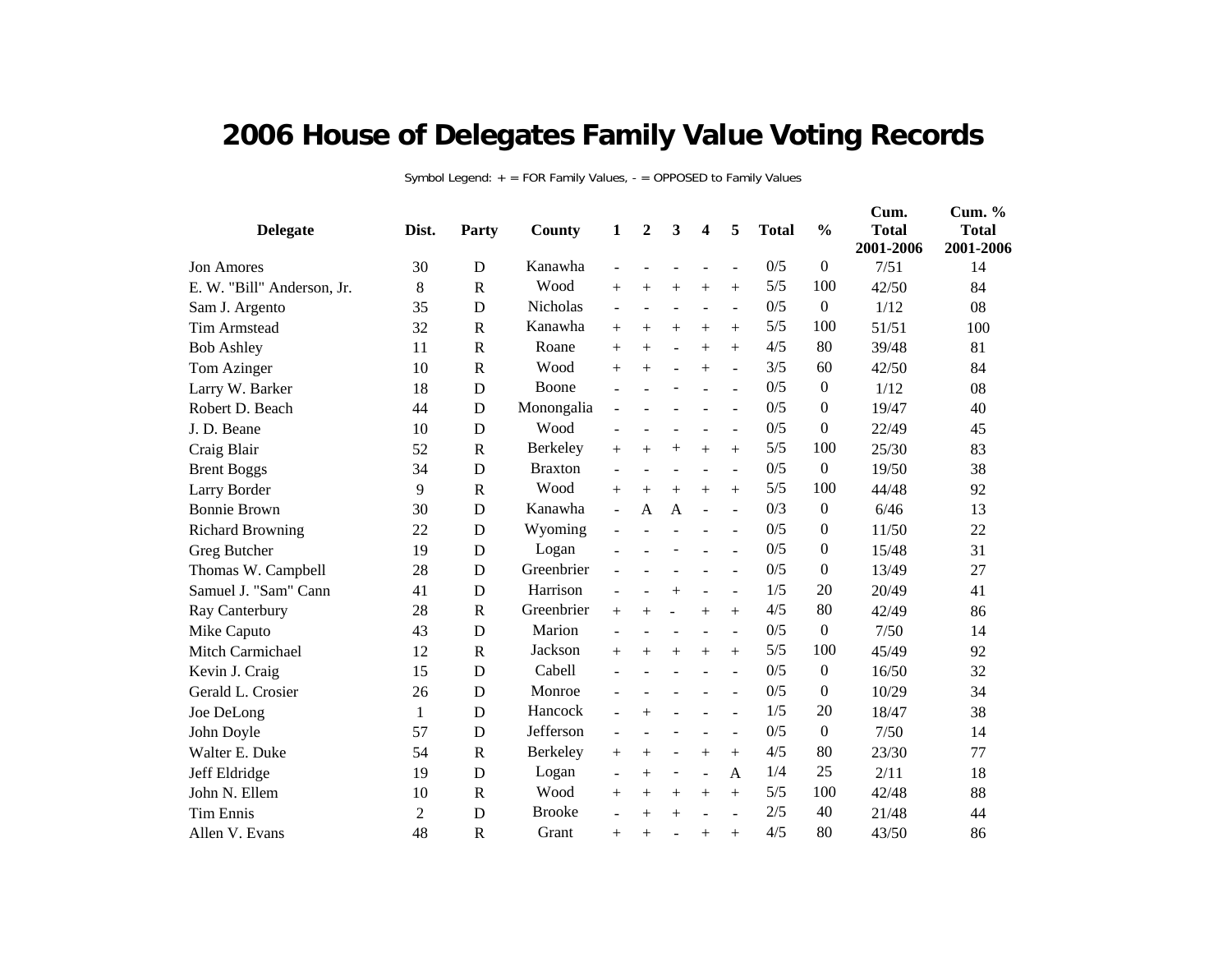|                          |       |              |            |                          |                          |                          |                          |                          |              |                  | Cum.                      | Cum. $%$                  |
|--------------------------|-------|--------------|------------|--------------------------|--------------------------|--------------------------|--------------------------|--------------------------|--------------|------------------|---------------------------|---------------------------|
| <b>Delegate</b>          | Dist. | Party        | County     | 1                        | $\boldsymbol{2}$         | 3                        | $\overline{\mathbf{4}}$  | 5                        | <b>Total</b> | $\frac{0}{0}$    | <b>Total</b><br>2001-2006 | <b>Total</b><br>2001-2006 |
| Joe C. Ferrell           | 19    | D            | Logan      | A                        | A                        | A                        | $\overline{A}$           | $\overline{A}$           | 0/0          | $\boldsymbol{0}$ | 12/31                     | 39                        |
| Ron Fragale              | 41    | D            | Harrison   | $\overline{a}$           | $^{+}$                   | $^{+}$                   | ÷                        | $\overline{a}$           | 2/5          | 40               | 19/46                     | 41                        |
| <b>Eustace Frederick</b> | 24    | D            | Mercer     | $+$                      | $\overline{\phantom{a}}$ |                          | $^{+}$                   | $\overline{\phantom{a}}$ | 2/5          | 40               | 30/49                     | 61                        |
| Cindy Frich              | 44    | $\mathbf R$  | Monongalia | $+$                      | $^{+}$                   | $^{+}$                   | $^{+}$                   | $^{+}$                   | 5/5          | 100              | 27/30                     | 90                        |
| Mike Hall                | 14    | $\mathbb{R}$ | Putnam     | $^{+}$                   | $\hspace{0.1mm} +$       | $\overline{\phantom{a}}$ | $^{+}$                   | $^{+}$                   | 4/5          | 80               | 47/49                     | 96                        |
| <b>Bill Hamilton</b>     | 39    | $\mathbf R$  | Upshur     | $+$                      | $\overline{+}$           | $^{+}$                   | $^{+}$                   | $+$                      | 5/5          | 100              | 25/30                     | 83                        |
| <b>Bill Hartman</b>      | 37    | D            | Randolph   | $\overline{\phantom{a}}$ | $^{+}$                   | $\overline{a}$           | $\overline{a}$           | $\overline{\phantom{a}}$ | 1/5          | 20               | 8/30                      | 27                        |
| Barbara Hatfield         | 30    | D            | Kanawha    |                          | $+$                      |                          |                          | $\overline{a}$           | 1/5          | 20               | 9/49                      | 18                        |
| Nancy Houston            | 44    | D            | Monongalia | $\overline{\phantom{0}}$ | L,                       |                          | L,                       | $\blacksquare$           | 0/5          | $\boldsymbol{0}$ | 8/29                      | 28                        |
| Greg Howard              | 16    | $\mathbf R$  | Cabell     | $+$                      | $^{+}$                   | $^{+}$                   | $^{+}$                   | $^{+}$                   | 5/5          | 100              | 27/29                     | 93                        |
| Lidella Wilson Hrutkay   | 19    | D            | Logan      | $\overline{a}$           | L,                       | $\overline{\phantom{a}}$ | $\overline{a}$           | $\overline{\phantom{a}}$ | 1/5          | 20               | 8/50                      | 16                        |
| Mark Hunt                | 30    | D            | Kanawha    | $\overline{a}$           |                          | $\overline{\phantom{a}}$ | $\overline{\phantom{a}}$ | $\overline{\phantom{a}}$ | 1/5          | 20               | 1/12                      | 08                        |
| Richard J. Iaquinta      | 41    | D            | Harrison   |                          |                          | $^{+}$                   | ÷                        | ÷,                       | 2/5          | 40               | 15/30                     | 50                        |
| Robert S. Kiss           | 27    | D            | Raleigh    |                          |                          |                          |                          | $\overline{\phantom{a}}$ | 1/5          | 20               | 17/50                     | 34                        |
| K. Steven Kominar        | 20    | $\mathbf D$  | Mingo      | $\overline{\phantom{a}}$ | $\overline{\phantom{a}}$ |                          | L,                       | $\blacksquare$           | 1/5          | 20               | 18/47                     | 38                        |
| Patrick Lane             | 32    | $\mathbf R$  | Kanawha    | $+$                      | $\overline{+}$           | $^{+}$                   | $^{+}$                   | $+$                      | 5/5          | 100              | 12/12                     | 100                       |
| Margarette R. Leach      | 15    | D            | Cabell     | $^{+}$                   | L,                       | $\overline{a}$           | ÷                        | $\overline{\phantom{a}}$ | 1/5          | 20               | 8/49                      | 16                        |
| Otis A. Leggett          | 7     | $\mathbf R$  | Pleasants  | $^{+}$                   | $\overline{+}$           | $^{+}$                   | $^{+}$                   | $\overline{\phantom{a}}$ | 4/5          | 80               | 44/47                     | 94                        |
| Marshall Long            | 25    | D            | Mercer     |                          |                          |                          | L.                       | $\overline{a}$           | 0/5          | $\boldsymbol{0}$ | 6/30                      | 20                        |
| Linda Longstreth         | 43    | D            | Marion     |                          |                          |                          |                          |                          | 0/5          | $\overline{0}$   | 0/12                      | $\boldsymbol{0}$          |
| <b>Tom Louisos</b>       | 29    | D            | Fayette    | $^{+}$                   | $^{+}$                   | $^{+}$                   | $^{+}$                   | $^{+}$                   | 5/5          | 100              | 46/50                     | 92                        |
| Virginia Mahan           | 27    | D            | Raleigh    |                          |                          | ÷                        | ÷.                       | $\overline{a}$           | 0/5          | $\boldsymbol{0}$ | 11/50                     | 22                        |
| Tim J. Manchin           | 43    | D            | Marion     |                          |                          |                          |                          | $\overline{a}$           | 0/5          | 0                | 2/22                      | 09                        |
| <b>Charlene Marshall</b> | 44    | D            | Monongalia | $\overline{a}$           |                          |                          | L,                       | $\overline{\phantom{a}}$ | 0/5          | 0                | 0/11                      | $\mathbf{0}$              |
| Dale Martin              | 13    | D            | Putnam     |                          |                          |                          | L,                       | $\overline{a}$           | 0/5          | 0                | 11/50                     | 22                        |
| Harold Michael           | 47    | D            | Hardy      |                          |                          |                          |                          | $\overline{a}$           | 0/5          | $\overline{0}$   | 5/49                      | 10                        |
| Tim Miley                | 41    | D            | Harrison   | $+$                      | $^{+}$                   | $^{+}$                   | $+$                      | $\blacksquare$           | 4/5          | 80               | 9/12                      | 75                        |
| <b>Cliff Moore</b>       | 23    | D            | Wyoming    | $\blacksquare$           | A                        | A                        | $\blacksquare$           | ÷,                       | 0/3          | 0                | 1/10                      | 10                        |
| Jim Morgan               | 15    | D            | Cabell     | $\overline{\phantom{0}}$ | L,                       | $\overline{\phantom{a}}$ | ÷                        | $\blacksquare$           | 0/5          | $\overline{0}$   | 8/47                      | 17                        |
| John Overington          | 55    | $\mathbf R$  | Berkeley   | $^{+}$                   | $\overline{+}$           | $^+$                     | $^{+}$                   | $+$                      | 5/5          | 100              | 50/50                     | 100                       |
| Corey L. Palumbo         | 30    | D            | Kanawha    |                          | $^{+}$                   |                          | $\overline{a}$           | $\overline{a}$           | 1/5          | 20               | $5/30$                    | 17                        |
| Brady R. Paxton          | 13    | D            | Putnam     |                          | L,                       | $^{+}$                   |                          |                          | 1/5          | 20               | 19/50                     | 38                        |
| Don Perdue               | 17    | $\mathbf D$  | Wayne      |                          |                          |                          |                          |                          | 0/5          | $\boldsymbol{0}$ | 13/45                     | 29                        |
| David G. Perry           | 29    | $\mathbf D$  | Fayette    |                          |                          |                          |                          |                          | 0/5          | $\boldsymbol{0}$ | 17/50                     | 34                        |
| Dave Pethtel             | 5     | $\mathbf D$  | Wetzel     |                          |                          |                          |                          |                          | 0/5          | $\boldsymbol{0}$ | 19/51                     | 37                        |
| John Pino                | 29    | D            | Fayette    |                          |                          |                          |                          |                          | 0/5          | $\boldsymbol{0}$ | 19/51                     | 37                        |
| Mary M. Poling           | 40    | $\mathbf D$  | Barbour    |                          |                          | $^{+}$                   |                          | $\overline{\phantom{a}}$ | 1/5          | 20               | 10/49                     | 20                        |
| Thomas Mike Porter       | 25    | $\mathbf R$  | Mercer     | $^{+}$                   | $^{+}$                   | $^{+}$                   | $^{+}$                   | $^{+}$                   | $5/5$        | 100              | 10/12                     | 83                        |